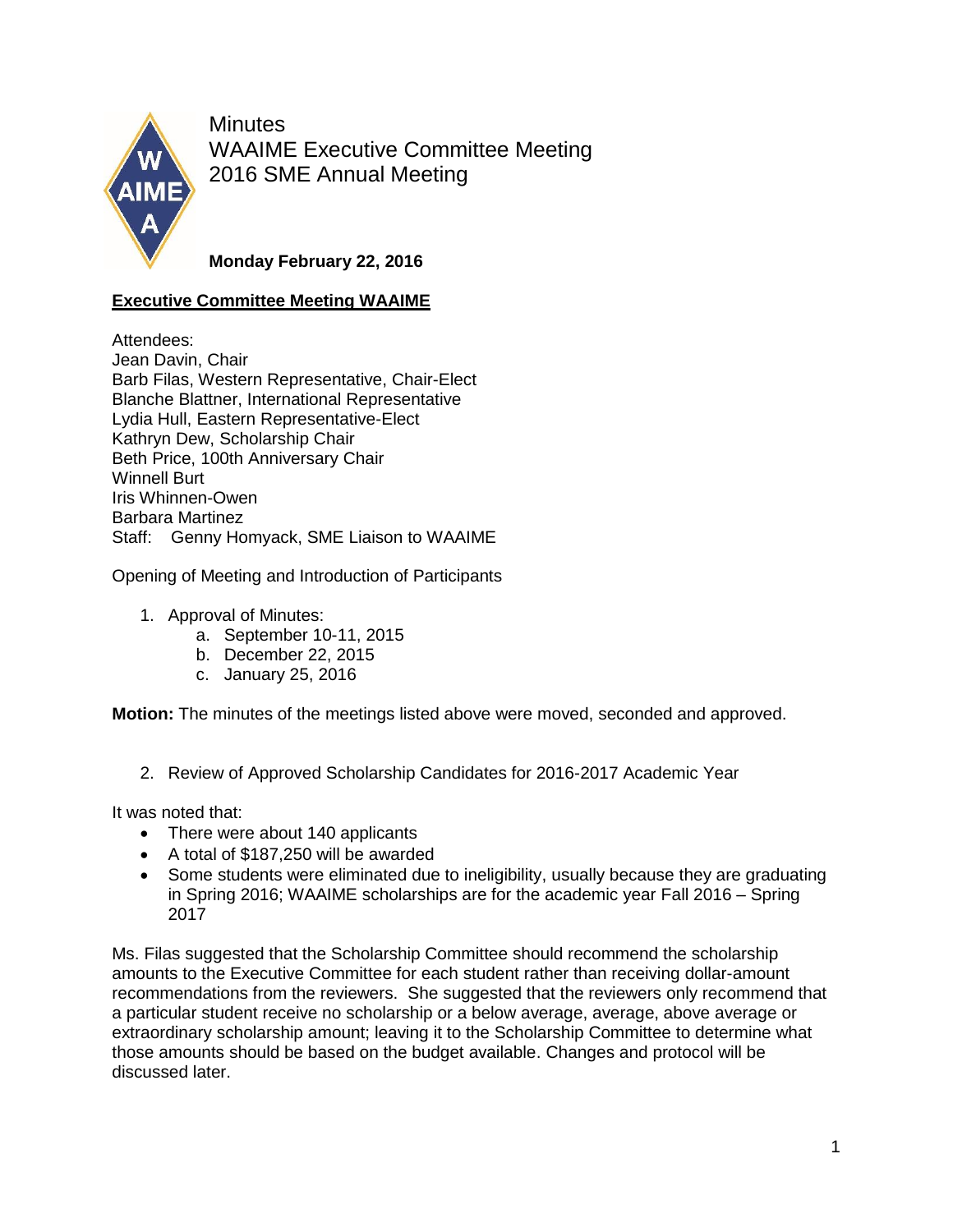3. Recommendations from Ad Hoc Committee on Student Competition Ms. Davin recommended to set aside this project until after the 100<sup>th</sup> year celebration. Ms. Filas briefly described this competition as being similar to the television show "Shark Tank".

4. Pins for Various Circumstances: 100th Anniversary, Longevity Membership, etc. Ms. Davin passed around examples of pins. It was noted that the pins will be a lot cheaper to produce in Latin America. It was agreed to produce magnet style pins.

## 5. Section News and Updates

Ms. Blattner described ongoing legal issues to retrieving the funds out of the closed Cajamarca section. She requested the power of attorney to get through the process. The funds are supposed to be transferred to the Lima Section. The fund is approximately \$54,000.

Ms. Filas noted that Bill Warfield, SME Board Member and Chair of the SME Structure and Governance Strategic Committee is leading a committee that is working on standardizing guidelines for SME local sections. She suggested that the Peruvian WAAIMES may wish to contribute some "lessons learned" to this committee based on the experiences of the Cajamarca section.

The Spokane Washington Section will fold after one last meeting this summer.

Ms. Davin noted that the International Sections must present a report to the Executive Committee by or before the mid-year meeting (end of September) on how the WAAIME funds provided to them have been spent. These reports should include basic information on the dispersal of the funds, including as a minimum 1) name of student, 2) major, and 3) amount funded. Photographs of scholarship awardees with WAAIME representatives are encouraged.

A proposal was made to reduce the international section funding from \$12,000 back to \$10,000 annually in order to match the reduction in U.S. scholarships from \$250,000 to \$200,000. This amounts to about a 20% reduction for both U.S. and international scholarships.

**Motion:** The above proposal was moved, seconded and approved.

Ms. Dew added that further reductions should be considered to help fund the 100<sup>th</sup> Anniversary Celebration. It is believed that the cost would be around \$100,000. It was further stated that it will be very important to create budget and then determine what needs to be requested in sponsorships. Also, a timeline should be determined along with specific assignments. Finally, she suggested that it would be good to approach universities that are attending the conference.

## 6. Proposed Bylaws

Ms. Davin provided the background for why the Executive Committee had embarked on a new set of bylaws for the WAAIME Division. Ms. Filas noted that the WAAIME Division functions under the Plan of Merger dated March 31, 2008 which was crafted to define the specific terms of agreement when WAAIME merged into SME. The Plan of Merger establishes the autonomy of WAAIME to manage and distribute its funds without interference from SME. However, it puts limitations on certain WAAIME programs that the Executive Committee believes are now obsolete. Such limitations include what WAAIME can spend its monies on (which limits flexibility) and it does not allow for new local sections (which limits growth). The draft bylaws currently under consideration are similar to other SME division bylaws and will give the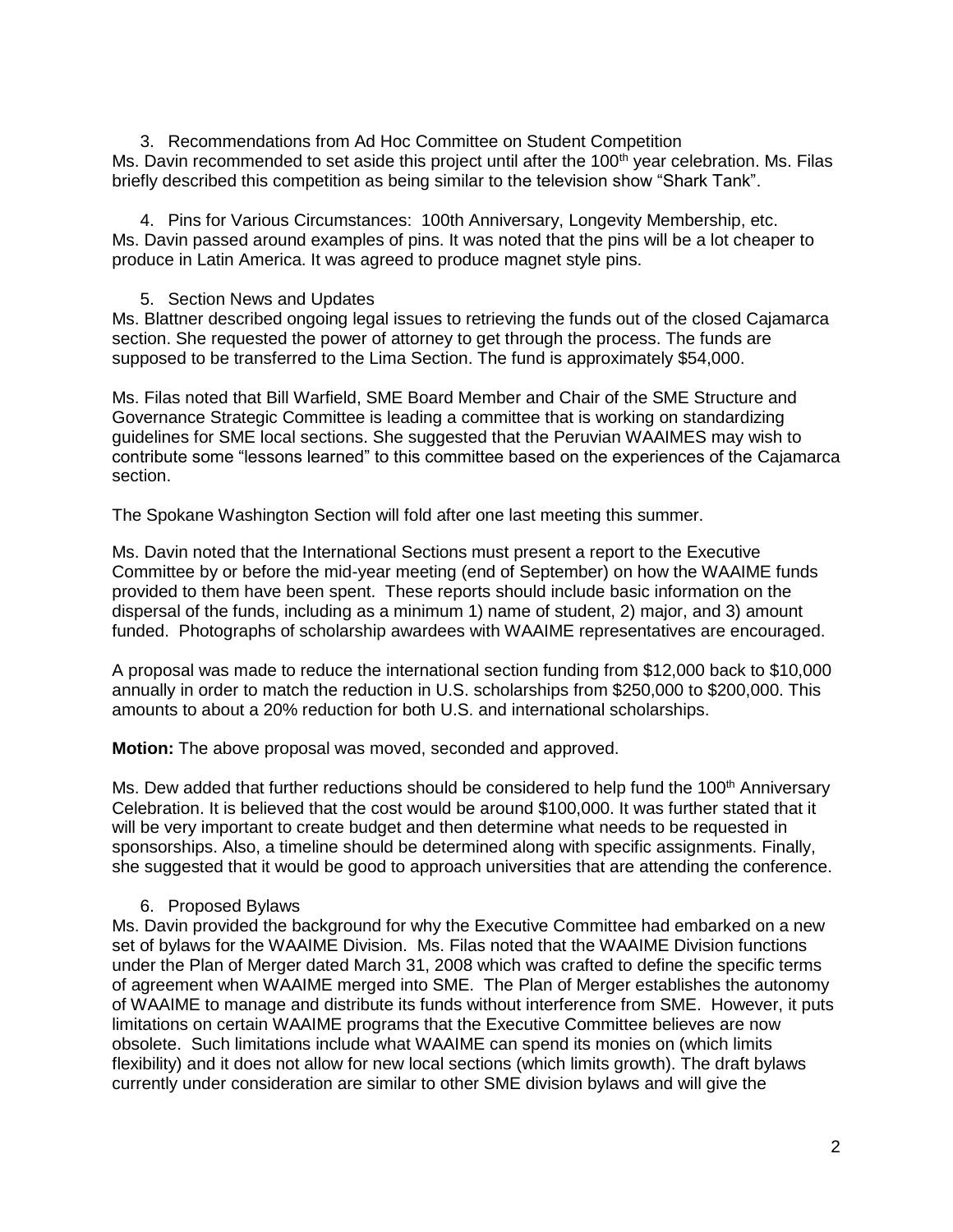WAAIME Division more leadership continuity, operating flexibility, and a broader scope intended to help attract new membership.

The draft bylaws currently oblige new WAAIME Division members to become members of SME. There was a discussion and concerns were raised about the cost of membership. Ms. Filas noted that, in order to oblige membership in SME to be a member of WAAIME, it would be necessary for SME to create a special membership category which would be at a reduced cost and benefit level (e.g., WAAIME members would not receive monthly copies of Mining Engineering Magazine). This category would allow individuals who have a "non-traditional SME" focus to be SME members, but who may not meet the traditional SME membership requirements. It was noted that the bylaws provide that individuals who are WAAIME members prior to the approval of the bylaws would be "grandfathered" for WAAIME membership; only new members would be required to join SME. It was clarified that WAAIME would not directly receive any membership dues but like the other SME divisions, these fees would roll into the general budget. It was suggested that a membership fee of around \$25 might be reasonable for this membership category.

Ms. Davin reviewed the proposed officer positions and terms of the draft bylaws stating that there is a need to create a system that encourages continuity. She explained that the Executive Committee under the draft bylaws would be comprised of four individuals instead of the current three, thus extending the officer commitment from three to four years. She advised that the international representative position on the Executive Committee is eliminated in the draft bylaws since some international representatives have been uncomfortable chairing the Division in the past. The international sections would instead be represented by the International Committee, a standing committee of the Division. It was noted that nothing would preclude an international representative from being on the Executive Committee or chairing the Division if nominated and accepted by that representative. The draft bylaws also allow WAAIME a standing position on the SME Strategic Finance Committee.

Ms. Davin proposed that the "protective covenant" clause contained in the Plan of Merger be carried over into the proposed bylaws. Ms. Filas stated that WAAIME is legally a part of SME and that it would not be logical to include provisions to sue SME (i.e., itself). She also stated that it is doubtful that the SME Structure and Governance Strategic Committee or the SME Board of Directors would approve such a clause in any division bylaws. Further discussion resulted in a motion that was seconded and approved that the "protection covenant" clause should be retained in the bylaws (this was not a unanimous vote of the Executive Committee).

The draft bylaws were tabled. Consequently, the motion regarding the "protection covenant" is irrelevant since no action was taken to approve the draft bylaws.

## 7. Other – SME Foundation Proposal

Ms. Filas opened the discussion, explaining that she had been informally approached by the SME Foundation (SMEF) with a request that WAAIME consider donating to the SMEF Ph.D. and Career Grand Development programs. She noted that the preliminary SMEF request was that WAAIME sponsor one Ph.D. candidate for a \$60,000 scholarship, which scholarship would carry the WAAIME name and which would be prominently recognized in SMEF promotions and at its gala dinner. Ms. Filas asked SMEF to hold off on presenting a formal request to WAAIME until it **had a better understanding of the program. Consequently, she invited** Dr. Hugh Miller, the professor at the Colorado School of Mines who chaired the SME ad hoc committee appointed by 2014 SME President John Marsden to assess the sustainability of mining and mineral processing faculty positions going forward and to come up with a plan for curbing the